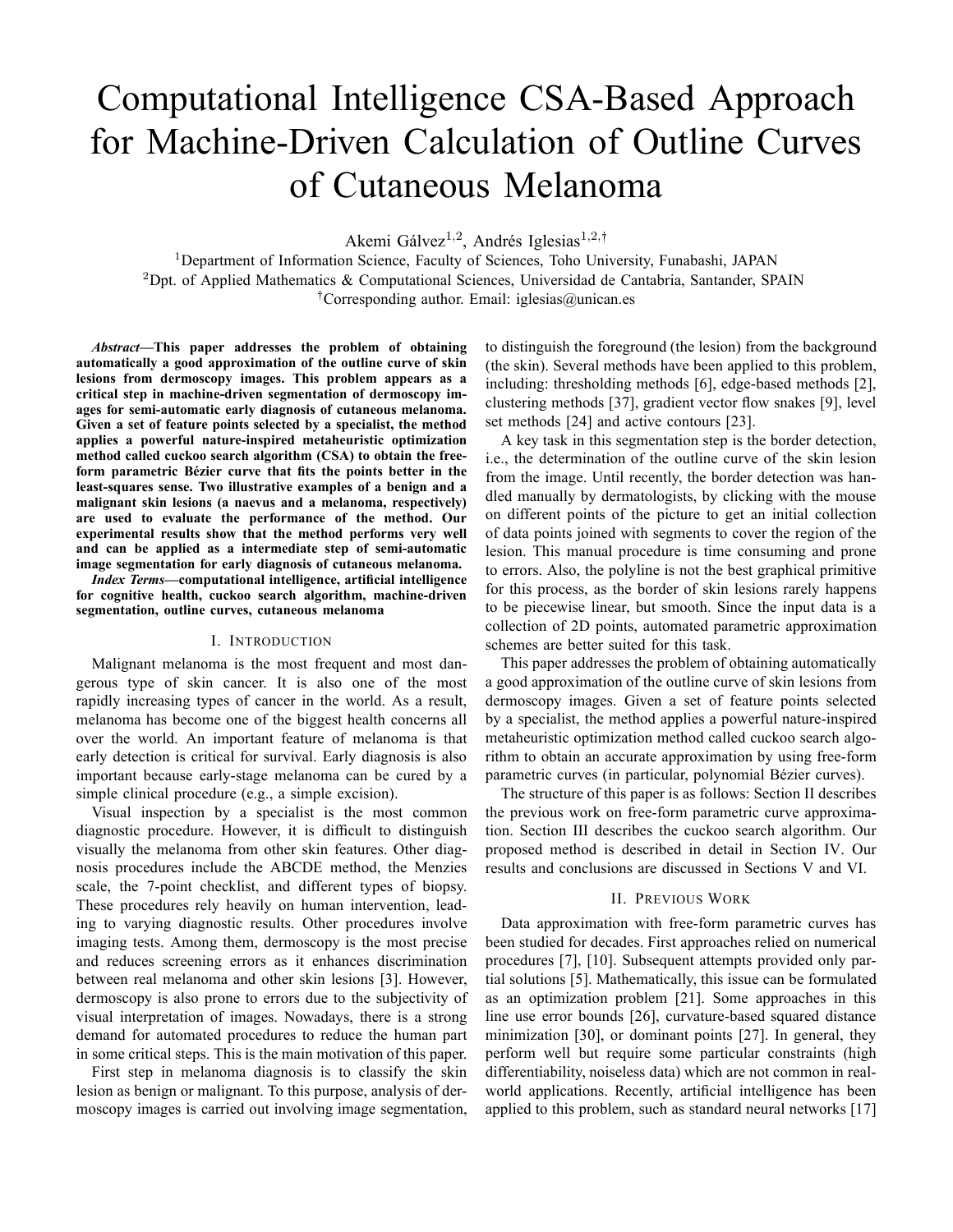or self-organizing maps nets [18]. This neural approach is combined with partial differential equations in [4]. Generalization of these methods to functional networks is analyzed in [19], and in combination with genetic algorithms in [16]. Application of support vector machines is reported in [20]. Other approaches are based on the application of natureinspired metaheuristic techniques [8], [22], [31], [32]. Genetic algorithms have been applied to this problem in [35], [36]. Other approaches include the use of the popular particle swarm optimization [11], artificial immune systems [15], [29], firefly algorithm [12], [13] and memetic approaches [14]. However, these methods are designed for explicit curves and are not applicable to the parametric case.

## III. THE CUCKOO SEARCH ALGORITHM

The *Cuckoo search algorithm* (CSA) is a nature-inspired population-based metaheuristic algorithm for optimization proposed in [33]. It is inspired by the obligate interspecific brood-parasitism of some cuckoo species that lay their eggs in the nests of host birds of other species for raising their offspring. This interesting and surprising breeding behavioral pattern is the metaphor of the CSA, where the eggs in the nest are interpreted as a pool of candidate solutions of an optimization problem while the cuckoo egg represents a new coming solution. The cuckoo search algorithm is based on three idealized rules [33], [34]:

- 1) Each cuckoo lays one egg at a time, and dumps it in a randomly chosen nest;
- 2) The best nests with high quality of eggs (solutions) will be carried over to the next generations;
- 3) The number of available host nests is fixed, and a host can discover an alien egg with a probability  $p_a \in [0, 1]$ .

For simplicity, the third assumption is approximated by a fraction  $p_a$  of the  $P$  nests being replaced by new nests (with new random solutions at new locations). For a minimization problem, the quality or fitness of a solution can simply be proportional to the objective function. Based on these rules, the CSA can be summarized in the pseudo-code in Table I. Basically, it starts with an initial population of  $P$  host nests and it is performed iteratively. The initial values of the  $j$ th component of the ith nest are determined by the expression  $x_i^j(0) = rand(up_i^j - low_i^j) + low_i^j$ , where  $up_i^j$  and  $low_i^j$ represent the upper and lower bounds of that *i*th component, respectively, and rand represents a standard uniform random number on the interval  $(0, 1)$ . This choice ensures that the variables are within the search space domain. These boundary conditions are also controlled in each iteration step.

For each iteration  $g$ , a cuckoo egg  $i$  is selected randomly and new solutions  $x_i(q+1)$  are generated by using the Lévy flight, a random walk in which the steps are defined in terms of the step-lengths, with the directions of the steps being isotropic and random. The use of Lévy flights is preferred over other random walks because it leads to better overall performance of the CSA. The general equation for the Lévy flight is:

$$
\mathbf{x}_{i}(g+1) = \mathbf{x}_{i}(g) + \alpha \oplus levy(\lambda)
$$
 (1)

|  | Algorithm: Cuckoo Search Algorithm (CSA) via Lévy Flights |  |  |  |  |  |  |  |
|--|-----------------------------------------------------------|--|--|--|--|--|--|--|
|--|-----------------------------------------------------------|--|--|--|--|--|--|--|

| begin                                                                                    |
|------------------------------------------------------------------------------------------|
| Objective function $f(\mathbf{x}), \mathbf{x} = (x_1, \dots, x_D)^T$                     |
| Generate initial population of p host nests $\mathbf{x}_i$ ( $i = 1, 2, , \mathcal{P}$ ) |
| while $(t < MaxGeneration)$ or (stop criterion)                                          |
| Get a cuckoo (say, $i$ ) randomly by Lévy flights                                        |
| Evaluate its fitness $F_i$                                                               |
| Choose a nest among $P$ (say, j) randomly                                                |
| if $(F_i > F_i)$                                                                         |
| Replace $j$ by the new solution                                                          |
| end                                                                                      |
| A fraction $(p_a)$ of worse nests are abandoned and new                                  |
| ones are built via Lévy flights                                                          |
| Keep the best solutions (or nests with quality solutions)                                |
| Rank the solutions and find the current best                                             |
| end while                                                                                |
| Postprocess results and visualization                                                    |
| end                                                                                      |

where  $q$  indicates the number of the current generation, and  $\alpha > 0$  indicates the step size, related to the scale of the problem under study. The symbol  $\oplus$  indicates the entry-wise multiplication. Eq. (1) is essentially a Markov chain, since next location at generation  $q + 1$  only depends on the current location at generation  $q$  and a transition probability, given by the first and second terms of Eq. (1), respectively. This transition probability is modulated by the Lévy distribution:

$$
levy(\lambda) \sim g^{-\lambda}, \qquad (1 < \lambda \leq 3) \qquad (2)
$$

which has an infinite variance and infinite mean. Computationally, the generation of random numbers with Lévy flights is comprised of two steps: firstly, a random direction according to a uniform distribution is chosen; then, the generation of steps following the chosen Lévy distribution is carried out. We use the Mantegna's algorithm for symmetric distributions:

$$
\hat{\phi} = \left( \frac{\Gamma(1+\hat{\beta}) \sin\left(\frac{\pi \cdot \hat{\beta}}{2}\right)}{\Gamma\left(\left(\frac{1+\hat{\beta}}{2}\right) \cdot \hat{\beta} \cdot 2^{\frac{\hat{\beta}-1}{2}}\right)} \right)^{\frac{1}{\hat{\beta}}} \tag{3}
$$

where  $\Gamma$  denotes the Gamma function and  $\hat{\beta} = 3/2$  as in [34]. This factor is used to compute the step length  $\varsigma = \frac{u}{u}$  $\frac{u}{|v|^{\frac{1}{\beta}}},$ where  $u$  and  $v$  follow the normal distribution of zero mean and deviation  $\sigma_u^2$  and  $\sigma_v^2$ , respectively, where  $\sigma_u$  obeys the Lévy distribution given by Eq. (3) and  $\sigma_v = 1$ . Then, the stepsize  $\zeta$ is computed as  $\zeta = 0.01 \zeta (\mathbf{x} - \mathbf{x}_{best})$ . Finally, x is modified as:  $x \leftarrow x + \zeta \Psi$  where  $\Psi$  is a random vector following the normal distribution  $N(0, 1)$ . The CSA then evaluates the fitness of the new solution Also, a fraction of the worse nests (according to the fitness) are abandoned and replaced by new solutions to increase exploration of the search space looking for more promising solutions. The rate of replacement is given by  $p_a$ , a parameter of the model that has to be tuned for better performance. For each iteration, all current solutions are ranked according to their fitness and best solution so far is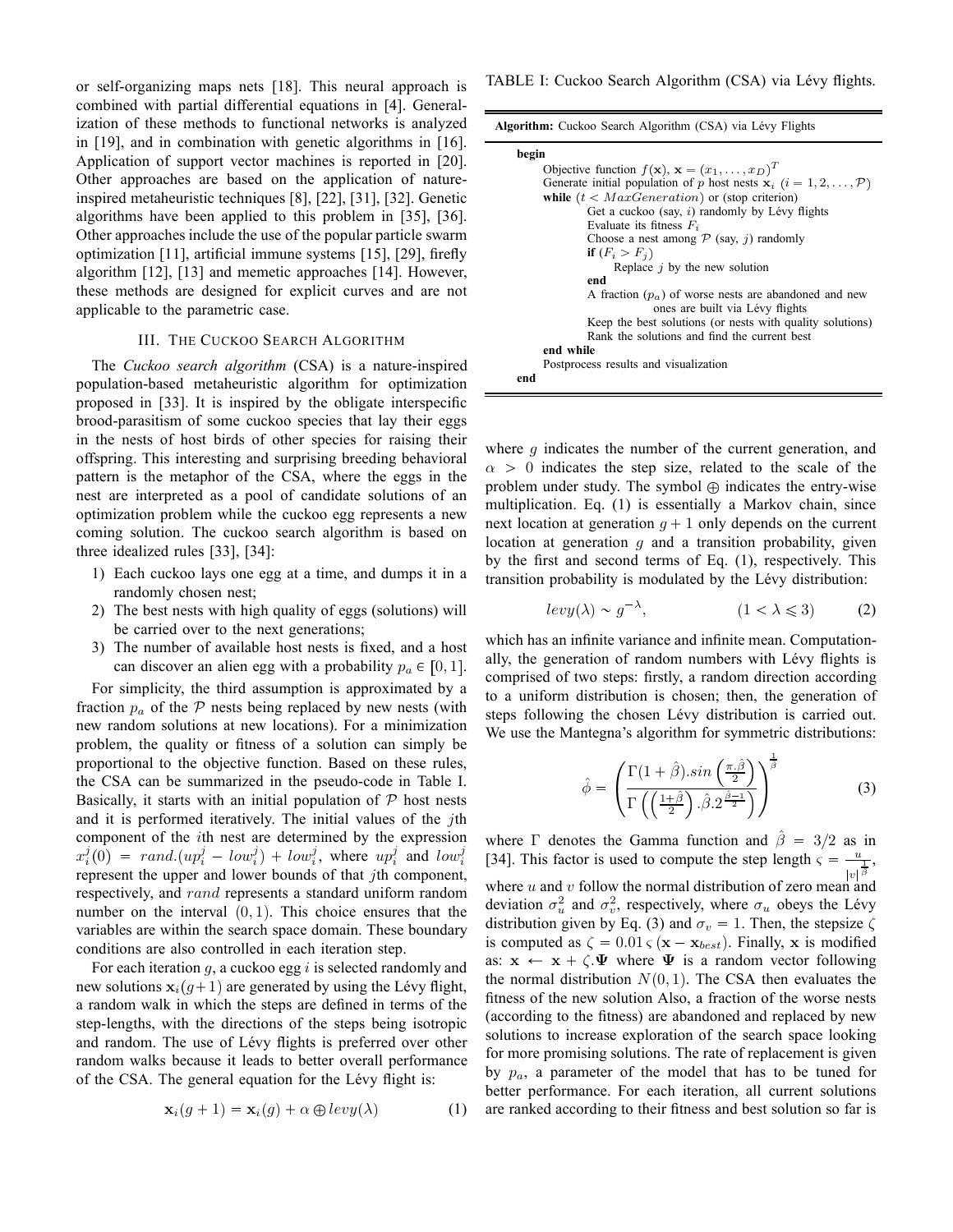stored as the vector  $x_{best}$ . This algorithm is applied iteratively until a fixed number of generations has been reached.

## IV. THE PROPOSED METHOD

#### *A. Problem to be solved*

A *free-form parametric Bézier curve*  $C(t)$  *of degree n* is defined as:

$$
\mathbf{C}(t) = \sum_{j=0}^{n} \mathbf{P}_{j} B_{j}^{n}(t)
$$
 (4)

where  $P_j$  are vector coefficients called *control points*,  $B_j^n(t)$ are the *Bernstein polynomials of index* j *and degree* n, given by: - $\sim$   $\sim$ 

$$
B_j^n(t) = \binom{n}{j} t^j (1-t)^{n-j}
$$

and t is the *curve parameter*, defined on a finite interval  $[0, 1]$ . In this paper,  $0! = 1$  and vectors are denoted in bold.

Suppose now a given set of data points  $\{Q_i\}_{i=1,\dots,m}$  in  $\mathbb{R}^2$ . Our goal is to obtain the free-form parametric Bézier curve  $C(t)$  that fits these data points better in the discrete leastsquares sense. To do so, we have to compute the control points  ${\bf P}_j$   $(j = 0, ..., n)$  of  ${\bf C}(t)$  by minimizing the least-squares error, E, defined as the sum of squares of the residuals:

$$
E = \sum_{i=1}^{m} \left( \mathbf{Q}_i - \sum_{j=0}^{n} \mathbf{P}_j B_j^n(t_i) \right)^2 \tag{5}
$$

where we need the parameter value  $t_i$  associated with each  $\mathbf{Q}_i$ ,  $i = 1, \dots, m$ . Considering the column vectors  $\mathbf{B}_j$  =  $(B_j^n(t_1), \ldots, B_j^n(t_m))^T$ ,  $j = 0, \ldots, n$ , where  $(.)^T$  means transposition, and  $\overline{Q} = (Q_1, \ldots, Q_m)$ , Eq. (5) becomes the following system of equations (called the *normal equation*):

$$
\begin{pmatrix}\n\mathbf{B}_0^T \cdot \mathbf{B}_0 & \dots & \mathbf{B}_n^T \cdot \mathbf{B}_0 \\
\vdots & \vdots & \vdots \\
\mathbf{B}_0^T \cdot \mathbf{B}_n & \dots & \mathbf{B}_n^T \cdot \mathbf{B}_n\n\end{pmatrix}\n\begin{pmatrix}\n\mathbf{P}_0 \\
\vdots \\
\mathbf{P}_n\n\end{pmatrix} = \begin{pmatrix}\n\bar{\mathbf{Q}} \cdot \mathbf{B}_0 \\
\vdots \\
\bar{\mathbf{Q}} \cdot \mathbf{B}_n\n\end{pmatrix}
$$
\n(6)

which can be compacted as:

$$
\mathbf{MP} = \mathbf{R} \tag{7}
$$

with 
$$
\mathbf{M} = \left[ \sum_{j=1}^{m} B_l^n(t_j) B_i^n(t_j) \right], \mathbf{R} = \left[ \sum_{j=1}^{m} \mathbf{Q}_j B_l^n(t_j) \right]
$$
 for   
 $i, l = 0, ..., n$ .

If values are assigned to the  $t_i$ , our problem is a classical linear least-squares minimization, with the  $\{P_i\}$  as unknowns. It can readily be solved by standard numerical techniques. On the contrary, if the  $t_i$  are unknowns, the problem becomes much more difficult. Since the blending functions  $B_j^n(t)$ are nonlinear in  $t$ , it is a nonlinear continuous optimization problem. In many cases the number of data points can be extremely large, so we have to deal with a large number of unknowns. In other words, we are also confronted with a high-dimensional problem. It is also a multimodal problem, since there might be several data parameterization vectors leading to the optimal solution. As a conclusion, solving the

parameterization problem is the key to obtain an optimal Bézier fitting curve of data, but it also leads to a very difficult multimodal, multivariate, continuous, nonlinear optimization problem. In this work, we seek to solve this general problem. In our approach we make no assumption about the values of data parameters; instead, we compute them at full extent.

#### *B. Our Approach*

In this paper we are provided with a set of data points  $\{\Theta_{\mu}\}_{\mu=1,...,n}$  selected by a trained dermatologist from dermoscopy images as belonging to the border between a skin lesion and the background. The list  $\{\Theta_{\mu}\}\$ is always sorted and defines an outline curve enclosing a region containing the skin lesion under analysis. Our goal is to compute a Bézier curve approximating the data points accurately. The approach is particularly adequate for this problem because it describes the border of the lesion through a smooth mathematical equation instead of a list of data points connected by straight lines.

Our method consists of applying the CSA described above to determine suitable parameter values for the least-squares minimization in (5). To this aim, each host nest, representing a potential solution, corresponds to a parametric vector  $T^k = (t_1^k, t_2^k, \ldots, t_\eta^k) \in [0, 1]^\eta$ ,  $(k = 1, \ldots, \mathcal{P})$  where the  $\{t^k_\mu\}_{\mu=1,\dots,\eta}$  are strictly increasing parameters. These parametric vectors are initialized with random values and then sorted. Application of our method yields new nests representing the potential solutions of this problem. The process is performed iteratively for a given number of generations  $\mathcal{N}_{iter}$ . The nest with the best global value for our fitness function is taken as the final solution of our minimization problem.

### *C. Parameter tuning*

A major limitation of all nature-inspired metaheuristic optimization techniques is that they depend on a number of parameters that have to be properly tuned. This is a very difficult task for several reasons: on one hand, the field lacks sufficient theoretical studies about this problem; on the other hand, the optimal choice of parameter values is problemdependent, so good values for a particular problem might be no longer adequate for other problems. In this sense, the CSA is particularly favorable because of its simplicity. In contrast to other metaheuristic methods that need a large number of parameters, the CSA only requires three parameters:

- the number of iterations,  $\mathcal{N}_{iter}$ ,
- the population size  $P$ , and
- the probability  $p_a$ .

We carried out several hundreds of executions to determine good values for these parameters empirically. From them, we concluded that  $\mathcal{N}_{iter} = 10,000$  are more than enough to reach convergence for our final choice of the other parameters. We also observed that a population of  $P = 100$  host nests, representing the number of candidate solutions for the method, is adequate for this problem in terms of the quality of the solutions and the CPU time. Regarding the parameter  $p_a$ , our choice is completely empirical: we carried out some simulations for different values of this parameter, and found that the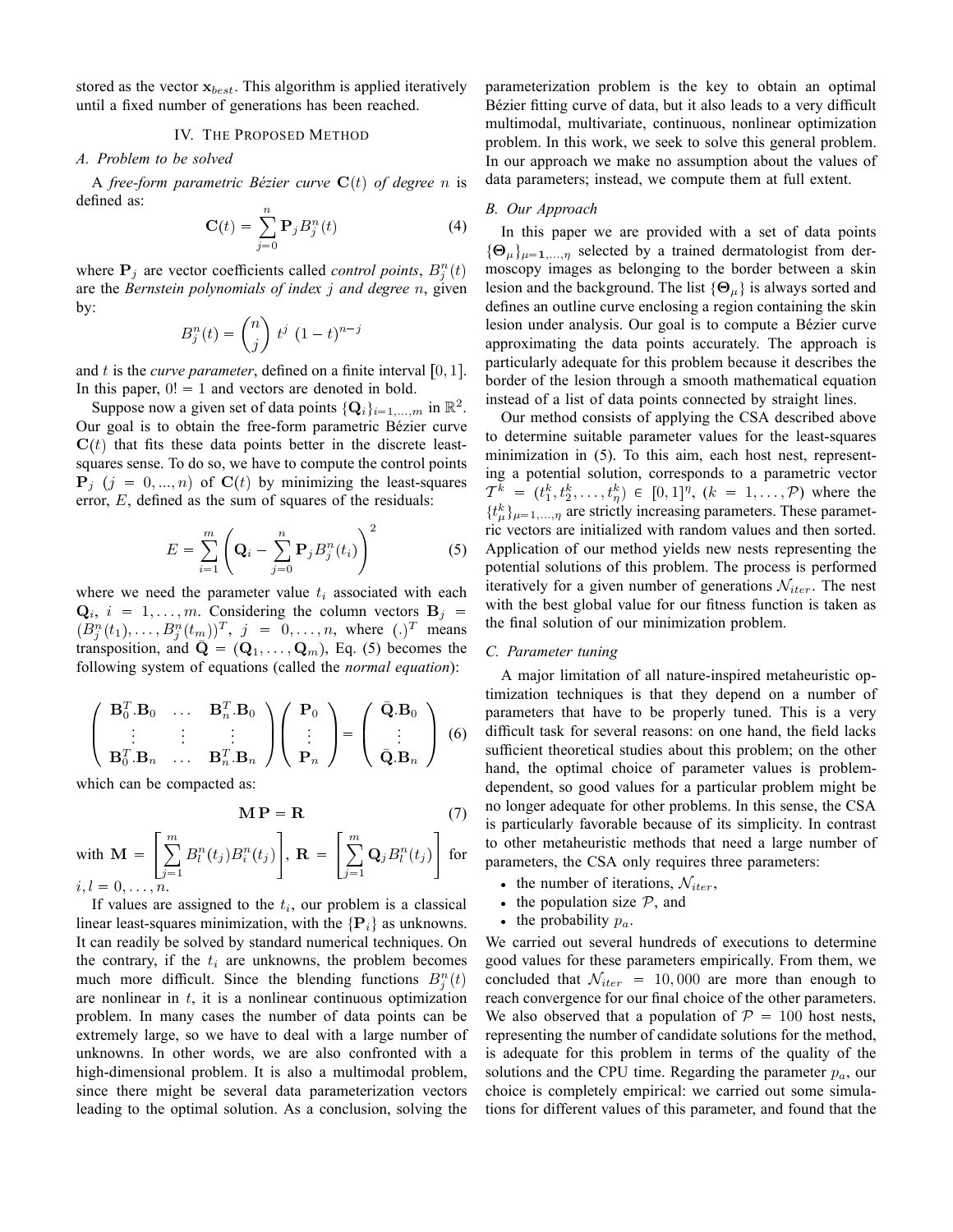

Fig. 1: Example of a benign skin lesion (a naveus): (top) dermoscopy image with feature points (red empty circles); (middle) feature points (in red), best fitting Bézier curve (solid blue line) and reconstructed feature points (blue stars); (bottom) convergence diagram.

results do not change significantly in any case. However, we observed that values around  $p_a = 0.25$  reduce the number of iterations required for convergence, so this is the value taken in this paper.

# *D. Implementation issues*

All the computational work in this paper has been performed on a personal PC with a 2.6 GHz. Intel Core i7 processor and 8 GB. of RAM. The source code has been implemented by the authors in the programming language of the popular



Fig. 2: Example of a malignant skin lesion (a melanoma): (top) dermoscopy image along with feature points (red empty circles); (middle) feature points (in red), best fitting Bézier curve (solid blue line) and reconstructed feature points (blue stars); (bottom) convergence diagram.

numerical program *Matlab*, version 2015b. We remark that an implementation of the cuckoo search algorithm was already presented in [33]. However, our implementation follows a (more efficient) vectorized implementation freely available in [25], but adapted to the problem in this paper.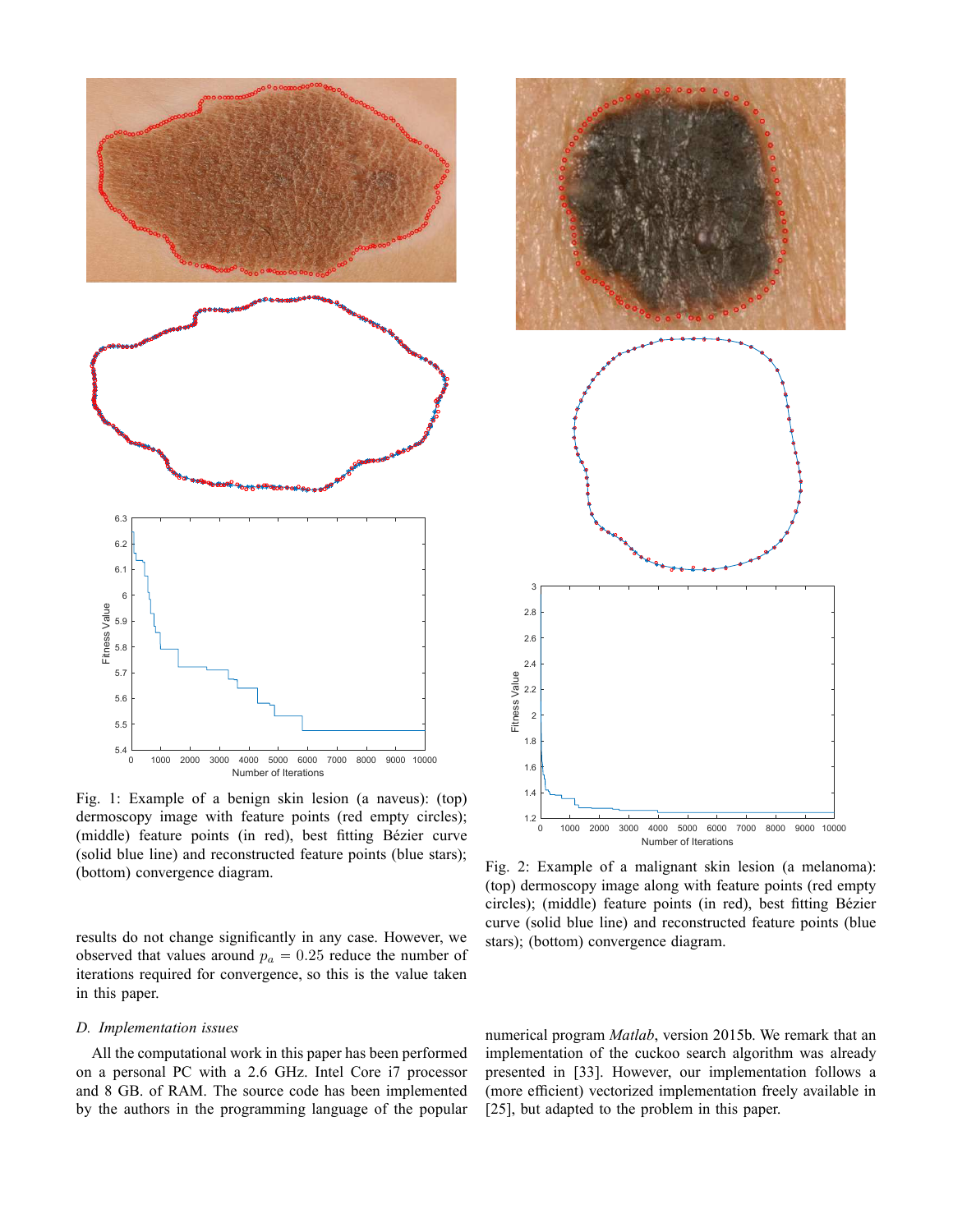## V. EXPERIMENTAL RESULTS

Our method has been applied to several examples of skin lesion images. In this paper we analyze only two of them because of limitations of space. The two examples correspond to a benign (a naveus) and a malignant (melanoma) skin lesions, respectively. They were obtained from the digital image archive of the Department of Dermatology of the University Medical Center of Groningen (The Netherlands).

First example is displayed in Figure 1: it corresponds to a dermoscopy image of a naevus (top), from which a collection of 223 feature points have been marked by a specialist. They are displayed as red empty circles superposed on the image for better visualization. We applied our method to this example by using Bézier curves of different degrees ranging from  $n =$ 20 to  $n = 70$  with step-size 2, and then selecting the one minimizing the least-squares functional in Eq. (5). The best fitting Bézier curve obtained by our method, corresponding to  $n = 56$ , is displayed as a blue solid line in Fig. 1 (middle). The figure also displays the feature points reconstructed by our method as blue stars. As the reader can see, the method obtains a very good fitting of the data points. This observation is confirmed by our numerical results, where we obtain a value of  $E = 5.4792$ . We also computed the RMSE (root-mean square error), as:

$$
RMSE = \sqrt{\frac{E}{\eta}}
$$
 (8)

and obtained a value of  $1.5674 \times 10^{-1}$ . We also noticed that the approximation is not optimal yet, as expected from an approximation method. In particular, the original data seems to be slightly more oscillating (see, for instance, the mid region of the bottom part of the curve). We remark, however, that a perfect matching between the original and the reconstructed features points is not actually required for clinical practice; the accuracy of our results (even if not totally optimal) is adequate for early diagnosis purposes. Figure 1(bottom) shows the convergence diagram of our method (i.e. the fitness function value  $E$  vs. the number of iterations) for this example.

Second example, corresponding to a real melanoma, is displayed in Figure 2. The interpretation of the figure is similar to Fig. 1 and hence omitted here to avoid redundancy. Geometrically, this example is simpler and only 77 feature points have been marked, as the skin lesion is smaller and with a smoother outline curve. The best fitting curve is obtained for  $n = 25$  with an error value  $E = 1.2213$  and RMSE of  $1.2594 \times 10^{-1}$ . Once again, the fitting curve approximates the data points with very good accuracy.

We carried out a comparison of our method with two classical techniques in the field: clustering [6] and thresholding [28]. The corresponding results are graphically shown in Fig. 3. The output of both methods is a polyline with a less smoother shape and several changes of concavity. As shown in Table II, they have a larger perimeter while covering a smaller area. We remark that a smooth large area (even in excess but not dramatically) is usually preferred in medical



Fig. 3: Outine curve reconstruction of the lesion in Fig. 1 though two techniques: (top) clustering; (bottom) thresholding.

TABLE II: Comparative results for the example in Fig. 1.

| Method       | Perimeter | Area   | RMSE error              | $CPU$ time $(s.)$ |
|--------------|-----------|--------|-------------------------|-------------------|
| Clustering   | 32.051    | 59.706 | $1.9739 \times 10^{-1}$ | 686               |
| Thresholding | 35.514    | 57.762 | $2.1615 \times 10^{-1}$ | 833               |
| Our method   | 29 497    | 63 128 | $1.5674 \times 10^{-1}$ | 931               |

settings to ensure that it encloses the lesion at full extent. They also have a worse fitting error compared to our method. We can conclude that our method outperforms both approaches in terms of smoothness and fitting error. Furthermore, this improvement is not at the expense of the computation time. Although our method takes longer than the other two methods, the CPU times are still of the same order, indicating that our method is quite competitive with two of the most classical state-of-the-art approaches.

# VI. CONCLUSIONS AND FUTURE WORK

This paper computes a good approximation of the outline curve of skin lesions from dermoscopy images. Given a set of feature points selected by a specialist, the method applies a powerful nature-inspired metaheuristic optimization method called cuckoo search algorithm to obtain the free-form parametric Bézier curve that fits the points better in the leastsquares sense. The method has been tested on two dermoscopy images of skin lesions with good results. Comparative analysis with two classical methods in the field show that our method